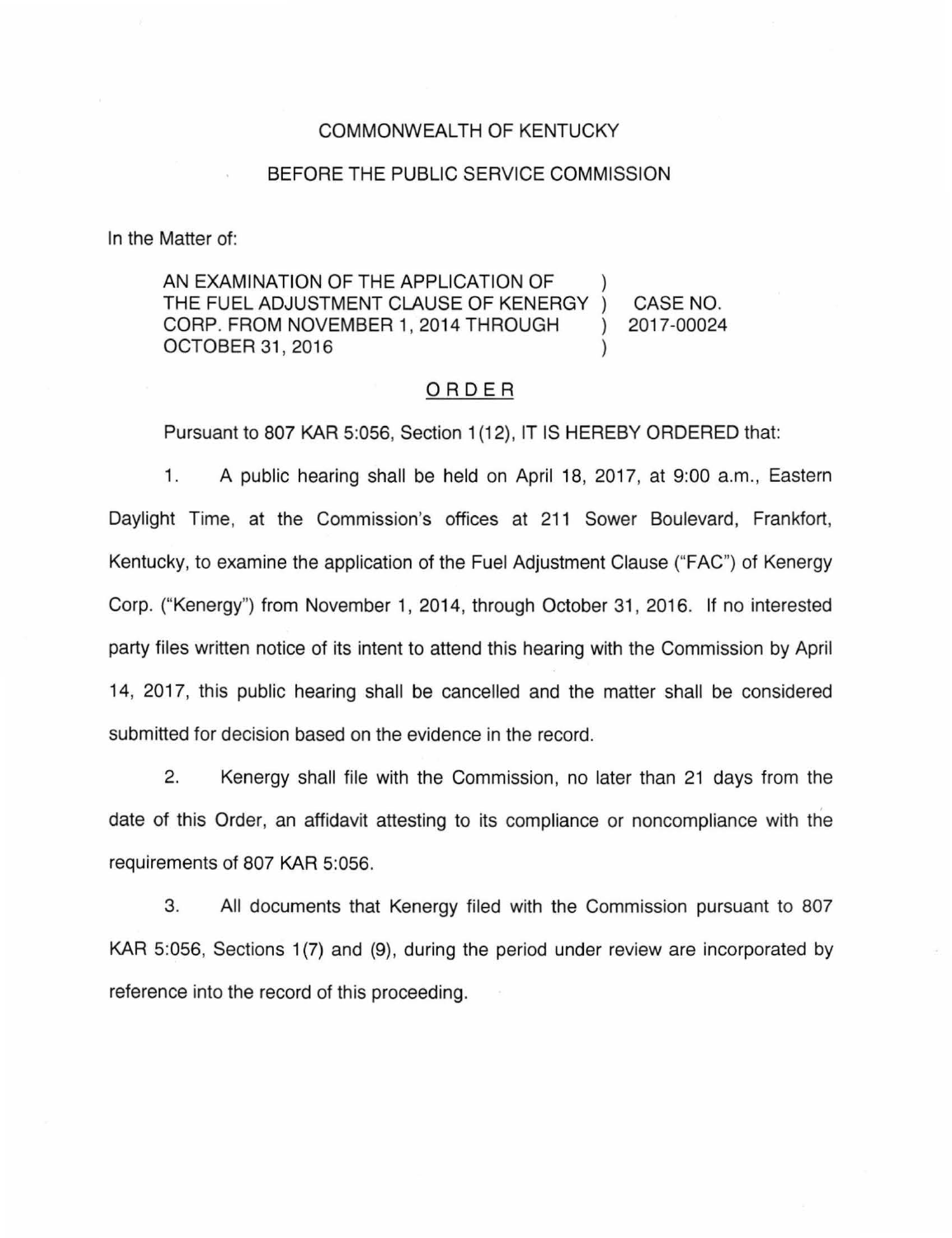4. Kenergy shall publish the following notice no less than seven days or more than 21 days prior to the public hearing in a newspaper of general circulation in its service areas or in a trade publication or newsletter going to all customers. Kenergy shall also file an Affidavit of Publication of Hearing Notice with the Commission no later than April 17, 2017.

> A public hearing will be held on April 18, 2017, at 9:00 a.m., Eastern Daylight Time, at the offices of the Kentucky Public Service Commission, 211 Sower Boulevard, Frankfort, Kentucky, to examine the application of the Fuel Adjustment Clause of Kenergy Corp. for the period November 1, 2014, through October 31, 2016. Individuals interested in attending this hearing shall notify the Public Service Commission in writing of their intent to attend no later than April 14, 2017. If no notices of intent to attend are received by that date, this hearing will be cancelled and the matter shall be considered submitted for decision based on the evidence in the record. Written notice of intent to attend this hearing should be sent to: Executive Director, Kentucky Public Service Commission, P.O. Box 615, Frankfort, Kentucky 40602.

5. The official record of the proceeding shall be by video only.

6. Any request for intervention must be filed by February 27, 2017.

7. Any motion to intervene filed after February 27, 2017, shall show a basis

for intervention and good cause for being untimely. If the untimely motion is granted,

the movant shall accept and abide by the existing procedural schedule.

8. a. Kenergy shall file with the Commission, no later than 30 days from the date of this Order, its responses to all information requested in the Appendix to this Order. Responses to requests for information shall be appropriately bound, tabbed and indexed and shall include the name of the witness responsible for responding to the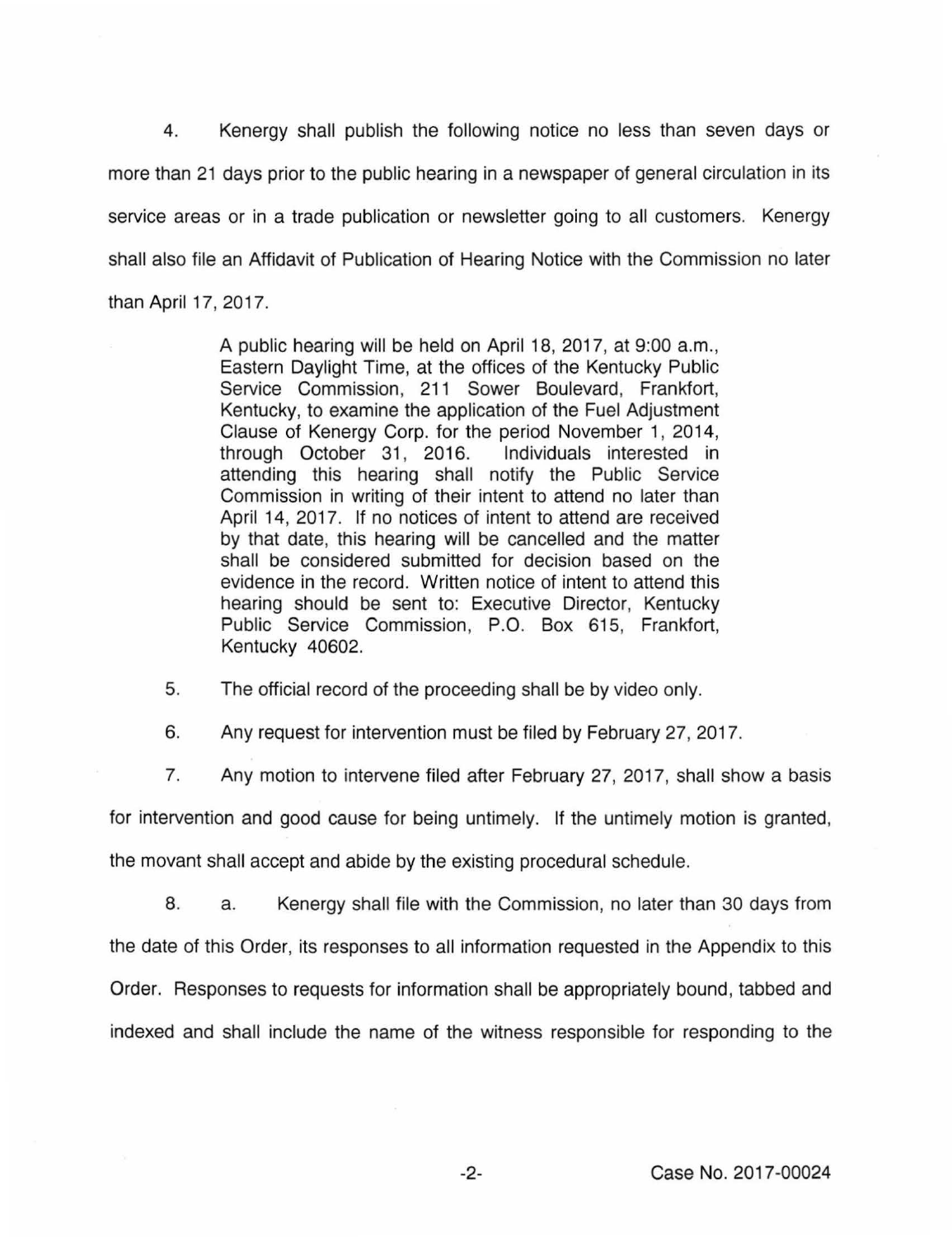questions related to the information provided, with copies to all parties of record and the original and six copies to the Commission.

b. Each response shall be answered under oath or. for representatives of a public or private corporation or a partnership or association or a governmental agency, be accompanied by a signed certification of the preparer or person supervising the preparation of the response on behalf of the entity that the response is true and accurate to the best of that person's knowledge, information, and belief formed after a reasonable inquiry.

c. A party shall make timely amendment to any prior response if it obtains information which indicates that the response was incorrect when made or, though correct when made, is now incorrect in any material respect.

d. For any request to which a party fails or refuses to furnish all or part of the requested information, that party shall provide a written explanation of the specific grounds for its failure to completely and precisely respond.

e. A party filing a paper containing personal information shall, in accordance with 807 KAR 5:001, Section 4(10), encrypt or redact the paper so that personal information cannot be read.

f. Careful attention should be given to copied material to ensure that it is legible.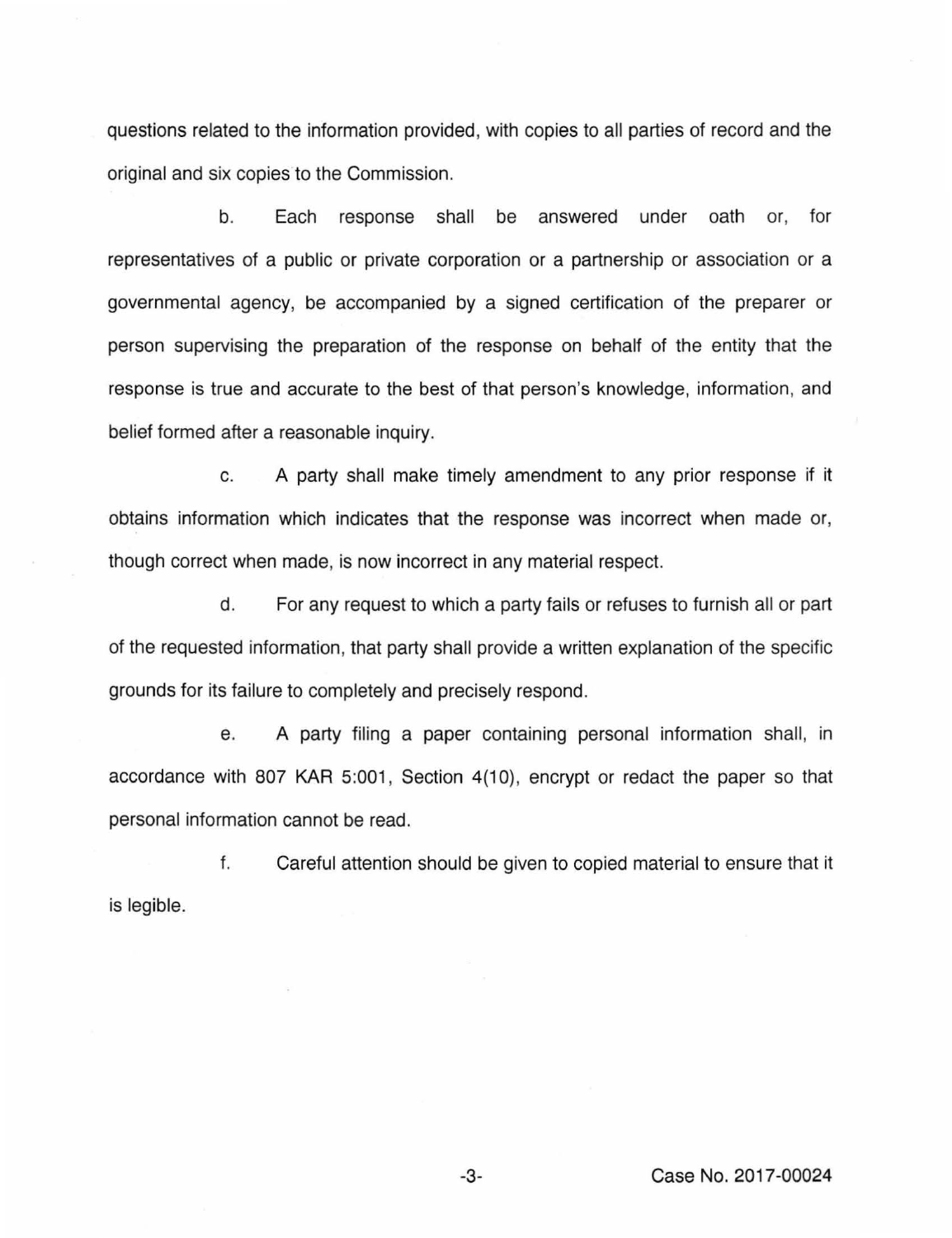By the Commission



ATTEST:

Bline K. Matheus

Case No. 2017-00024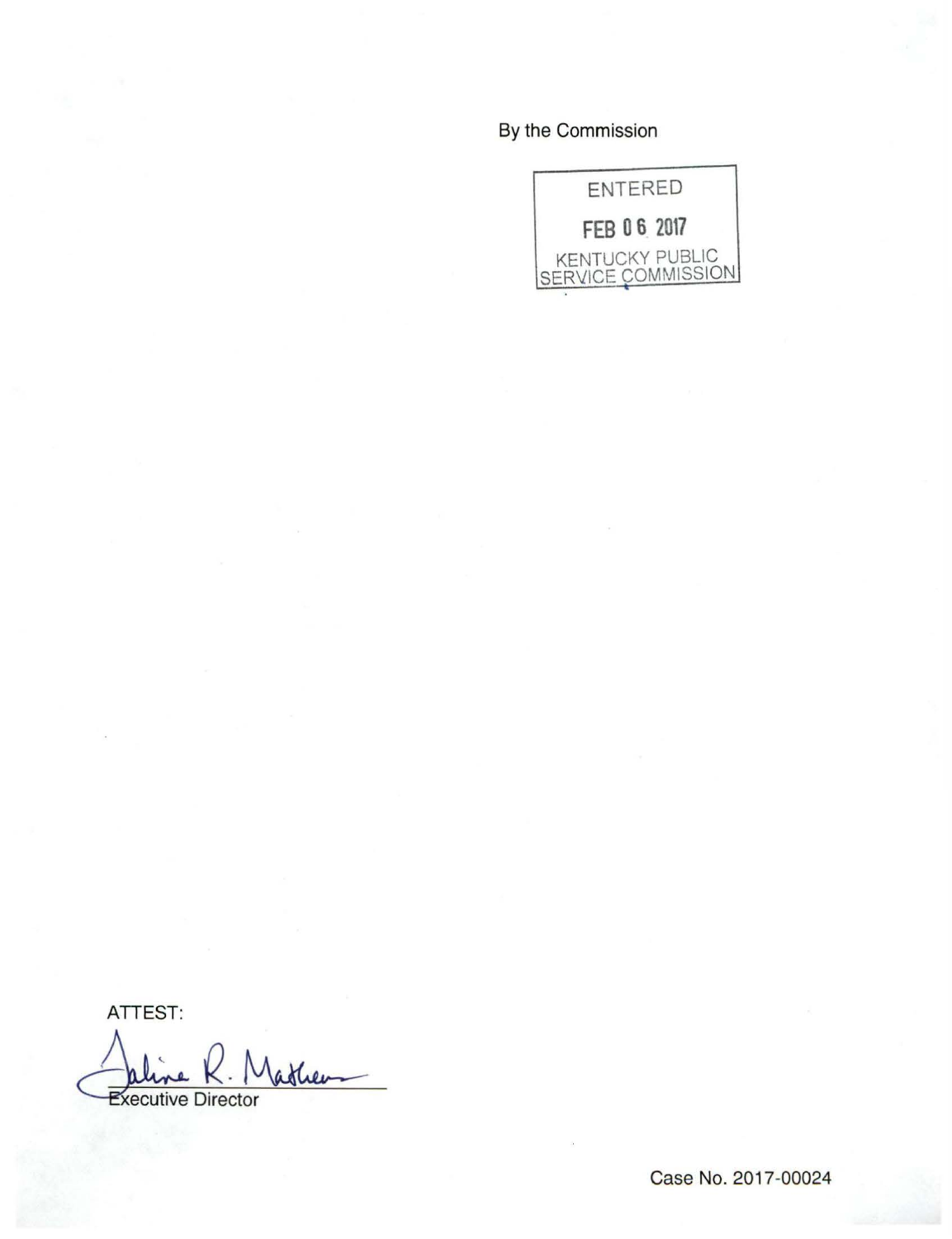#### APPENDIX

# APPENDIX TO AN ORDER OF THE KENTUCKY PUBLIC SERVICE COMMISSION IN CASE NO. 2017-00024 DATED **fEB 0 6 2017**

1. a. Provide a schedule of the calculation of the 12-month average line loss, by month, for November 1, 2014, through October 31, 2016.

b. Describe the measures that Kenergy has taken to reduce line loss during this period.

2. Provide Kenergy's monthly revenue reports and monthly billing summaries which show the total FAC billings and FAC revenue collected as reported in Kenergy's monthly filings required by the Commission for the review period November 1, 2014, through October 31, 2016.

3. Provide a schedule showing the calculation of the increase or decrease in Kenergy's base fuel costs per kilowatt hour as proposed by its wholesale electric supplier adjusted for Kenergy's 12-month average line loss for November 1, 2014, through October 31, 2016.

4. Provide a schedule of the present and proposed rates that Kenergy seeks to change, pursuant to 807 KAR 5:056, as calculated in Item 3 above, shown in comparative form.

5. Provide a copy of the current tariff showing, by cross-outs and inserts, all proposed changes in rates.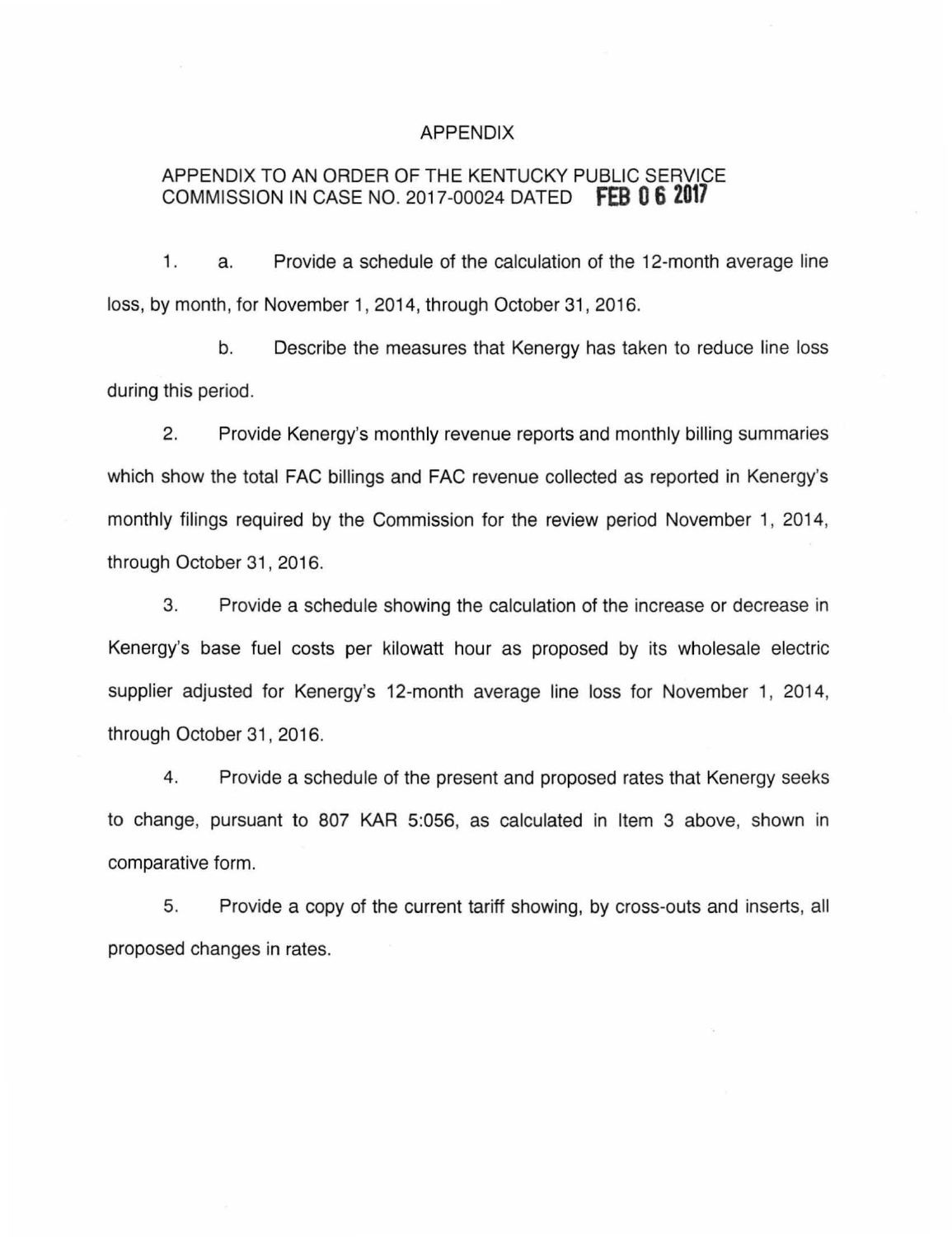6. Provide and explain the internal procedures in place to ensure the timely filing of:

a. FAC filings made pursuant to 807 KAR 5:056, Sections 1 (7) and (9);

b. The affidavit certifying compliance or noncompliance with 807 KAR 5:056 as required by Commission Order in initiating FAC reviews; and,

c. The affidavit of publication of hearing notice as required by Commission Order in initiating FAC reviews.